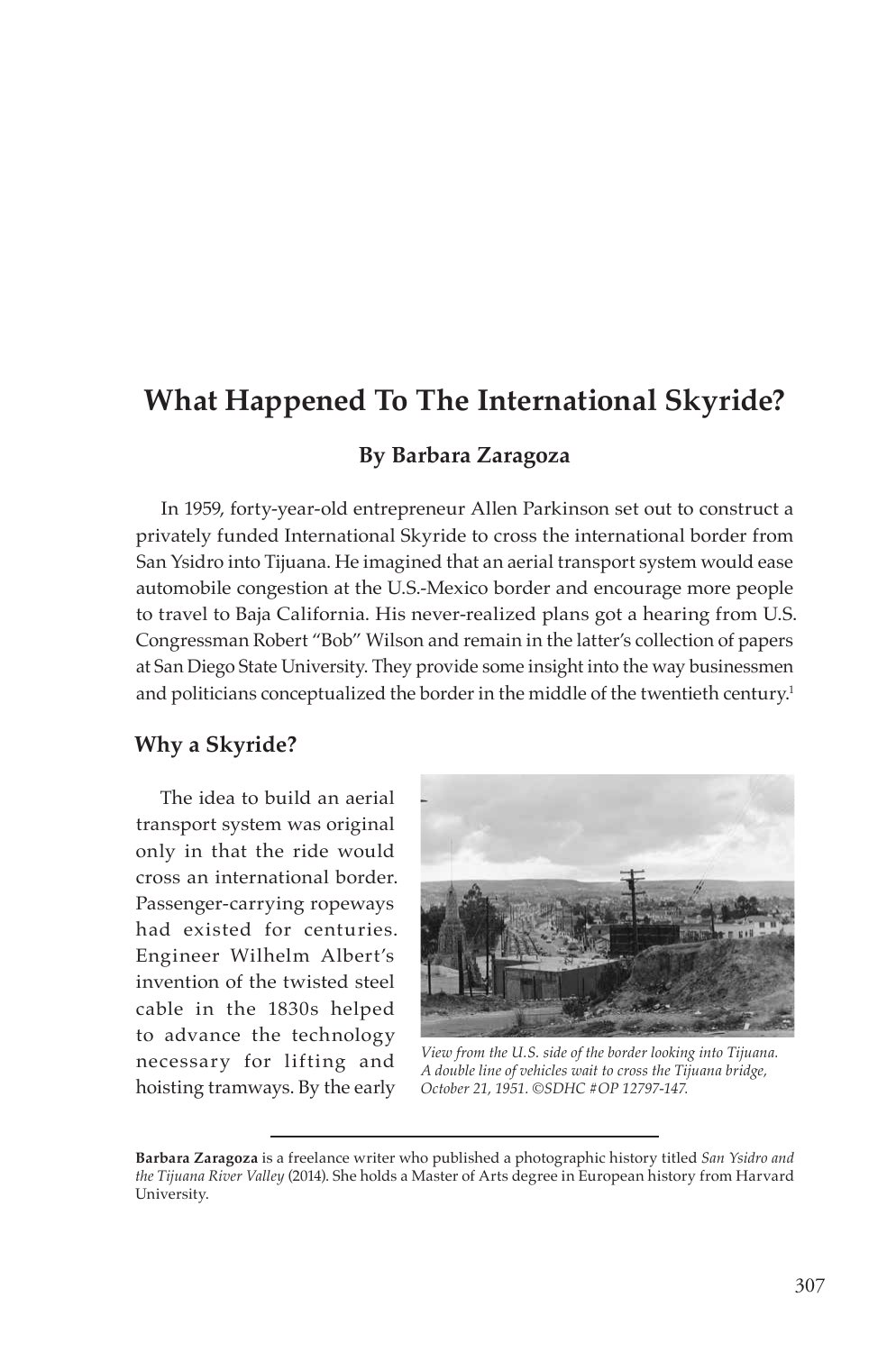

*Disneyland Skyway, Anaheim, California. Internet photo.*

1900s various recreational aerial lifts started to become popular, especially for skiers. The organizers of Chicago's 1933 World's Fair unveiled a mammoth aerial ferry called the "Sky-Ride" that carried more than 4,000 passengers an hour 200 feet above the earth. Engineers believed that the aerial ferry would eventually replace costly bridges by swinging vehicular traffic across rivers or canyons in mid-air and at high speed.<sup>2</sup>

Two decades later, the popularity of aerial rides persisted and innovations continued. In 1956, Disneyland unveiled its unique *Skyway,* a gondola lift attraction*. The Los Angeles Times* reported that Walt Disney had bought a *Skyway* for \$300,000 after he learned that Von Roll, a Swiss industrial manufacturer, was testing a transportation system involving small gondolas moving along suspended cables. Disney saw an opportunity to demonstrate a new mode of transportation that was practical and futuristic. Von Roll engineers then came to Anaheim and constructed the company's first aerial ropeway.<sup>3</sup>

Parkinson, who lived only minutes away from Anaheim, was convinced that an International Skyride would be a great success. He wrote to Ralph Kelly, the Commissioner of Customs at the Treasury Department, explaining:

I would like to point out some of the obvious advantages of a ride of this type: It will be the first skyride to cross an international border and, as such, would receive worldwide publicity. For example, I mentioned the project to Mr. Arthur Stein, Publisher of *Coronet Magazine*, and he immediately requested permission to do a picture story on the project as soon as we start construction. *Life Magazine* has also indicated an interest, and my feeling is that this would not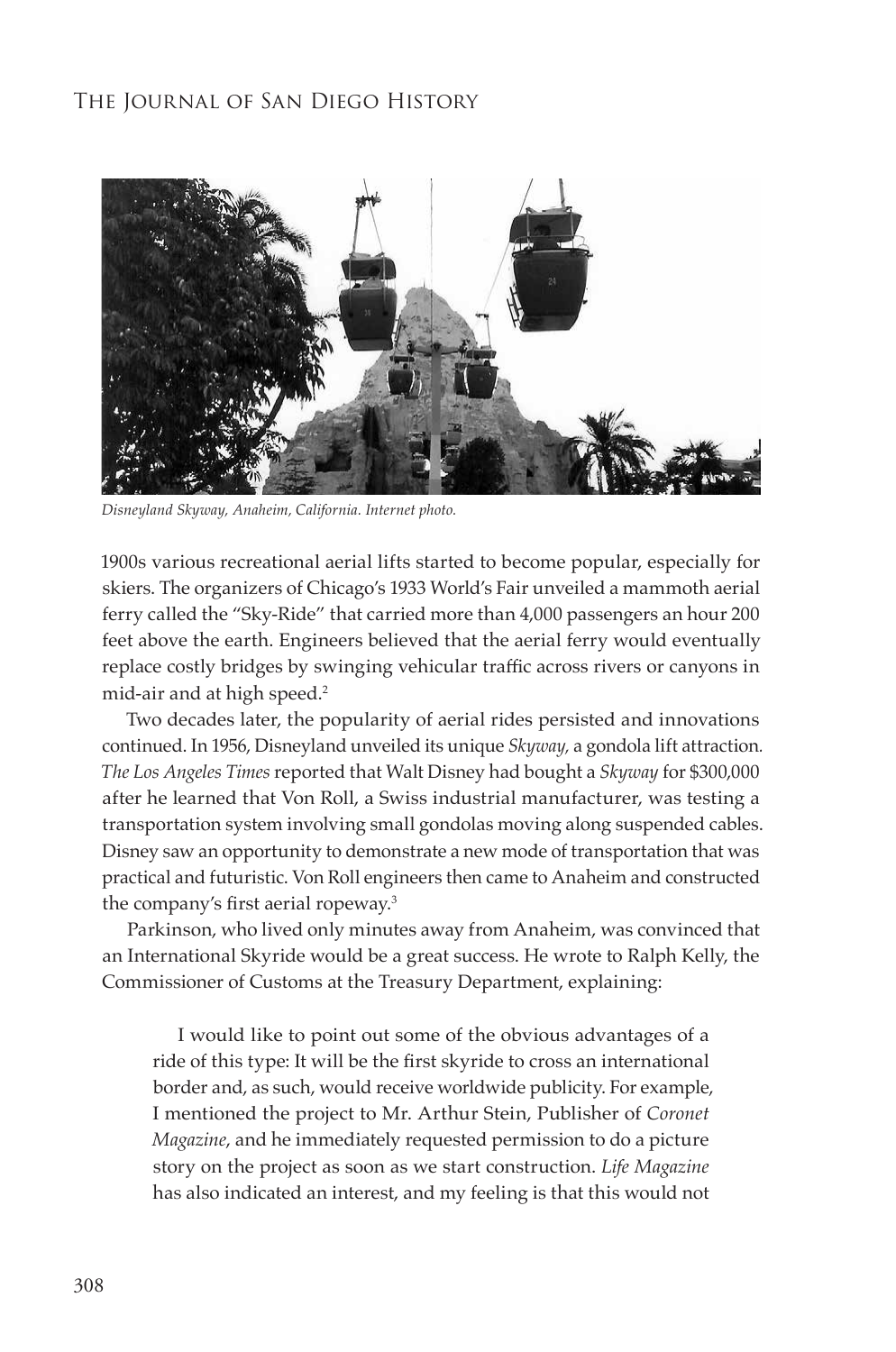only create a great deal of international good will, but would greatly aid the American public in crossing the border with a minimum of inconvenience.<sup>4</sup>

Described as a dreamer who was terrible at math, Parkinson opened an office along East Anaheim Street in Long Beach and called his new company the International Skyride Corporation.5 A decade before, Parkinson had been working as a salesman for a wine company. Suffering from terrible insomnia, he noticed an advertisement for a sleep aid named Persomnia. He thought the idea was good, but the name was terrible, so he created his own over-the-counter medication and called it Sleep-Eze. The product became a bestseller and in 1959 he sold it for \$1 million.<sup>6</sup> Even before the money was transferred into his bank account,7 he leased a 25-acre parking lot that adjoined the border and U.S. Highway 101. He also became 49 percent owner of a Mexican counterpart company called *Transportes Aereos Internacionales, S.A*. 8

In 1959, Parkinson approached the Italian Pinna-Farina, maker of the Ferrari, to design his skyride.<sup>9</sup> The company agreed, although no records have been found of Parkinson's visit or documents explaining why the famous automobile manufacturer would have wanted to build such a ride. Parkinson also hired Carlevaro & Savio, makers of the first aerial gondola in 1949, to draw up his architectural designs.10

Parkinson then created a descriptive brochure outlining the skyride's specifications. He planned to have the tram located on a parking lot that would



*This drawing shows the American terminal of the International Skyway with a gateway that read, "Aerial Tramway." Architectural designs by Carlevaro & Savio. Courtesy of Special Collections & University Archives, San Diego State University Library & Information Access.*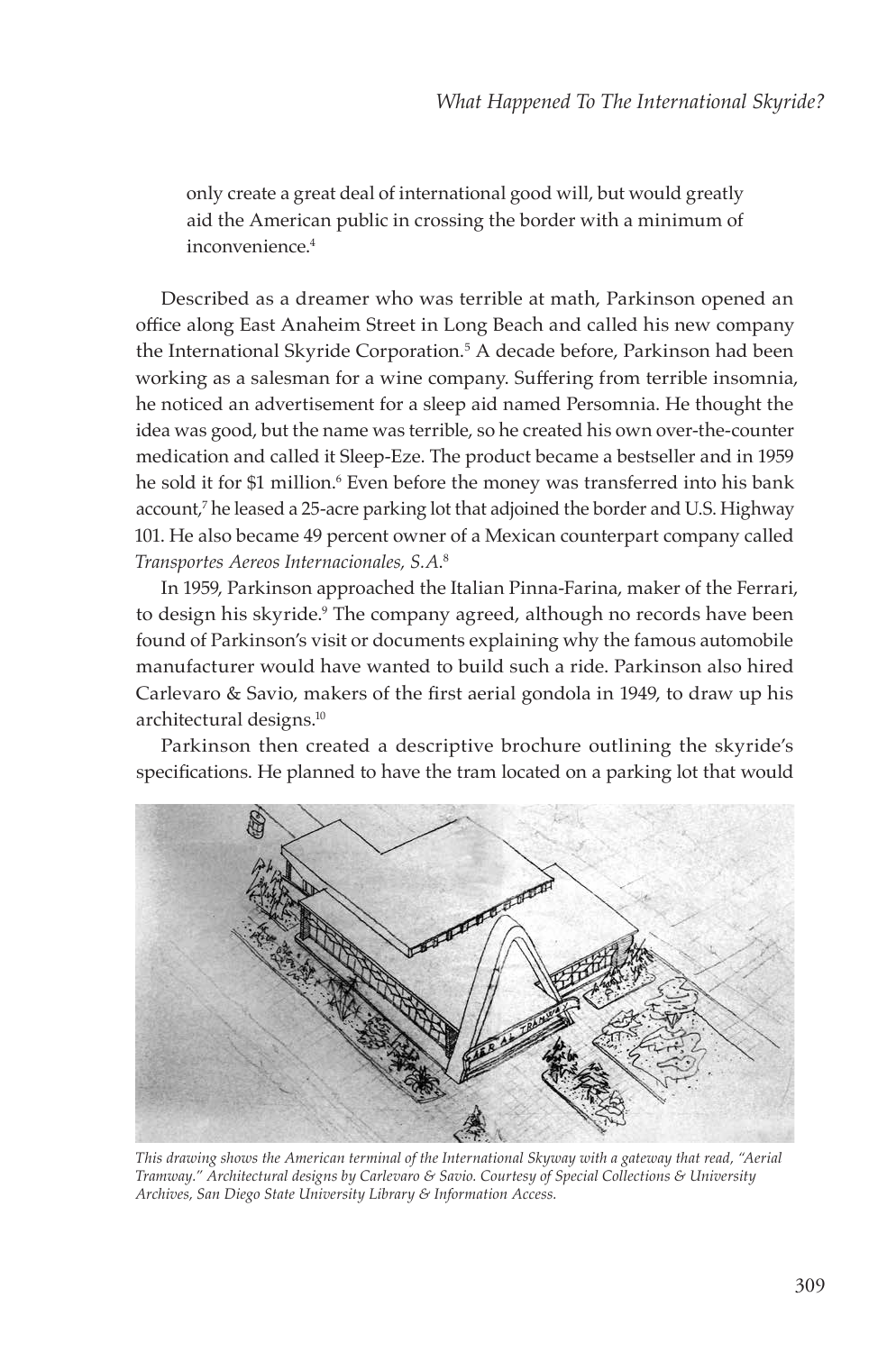

*Leon Parma, 1955. ©SDHC #UT 84-14582.1.*

accommodate 2,400 cars. The ride would be five-eighth of a mile long and would carry 800 passengers per hour.11 From the terminal at the U.S. parking lot, the skyride would cross the border and turn left on *Avenida Revolucion,* gliding two more blocks until arriving at an unloading terminal in the business district of Tijuana. The Mexican government would set the rates on the Mexican side and the Americans on the U.S. side. In May 1959 Parkinson said he planned to charge \$1.50 round trip and \$0.85 one way.<sup>12</sup> His skyride would operate 16 hours per day, 7 days per week.13

The brochure is lost to time and whatever remains of Parkinson's vision is preserved in a box, part of the Robert Carlton (Bob) Wilson Papers at San Diego State University's Special Collections & University Archives. Consisting mostly of letters written between

Parkinson and Congressman Wilson's office, the documents show a dizzying number of government agencies Parkinson contacted to receive permission for his project. Parkinson was persistent, determined and always cordial.

Wilson and his administrative assistant, Leon W. Parma, were Parkinson's main points of contact from early 1959 until late 1960.<sup>14</sup> Parkinson made sure to send Wilson copies of all his correspondence to the various agencies. He also encouraged Parma to call collect if anything urgent ever came up.<sup>15</sup> Both Wilson and Parma wrote courteous letters back to Parkinson, lauding his idea for border tourism.

#### **Border Tourism**

Tourism at the San Diego-Tijuana border had existed for a century before Parkinson's skyride idea. After Mexico and the U.S. signed the Treaty of Guadalupe Hidalgo in 1848, a Boundary Commission erected monuments along the new line from El Paso, Texas, to the Pacific Ocean. In 1851, the Commission placed, among other monuments, a marble obelisk at the furthest western location in what today is Border Field State Park and erected a granite monument at today's San Ysidro Port of Entry. Tourists came in droves. By some estimates, more than 100,000 visitors per year went to see these two monuments at the end of the nineteenth century.16

Leisure activities attracted visitors to Tijuana starting in the 1880s. Real estate developers set up daily stagecoach services, luxury hotels, and entirely new towns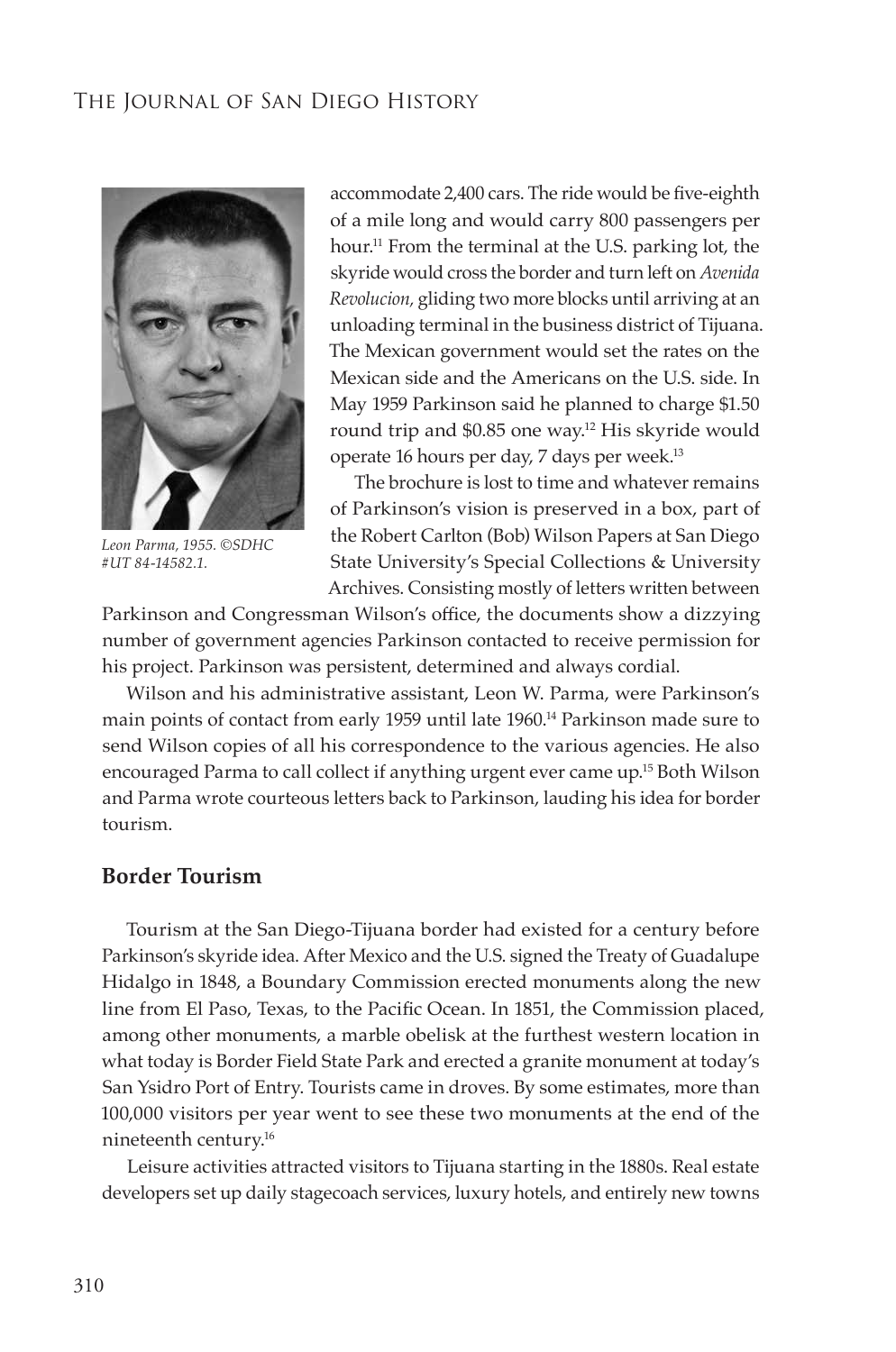to accommodate the crowds. They advertised mild weather, sandy beaches, and the nearby Tijuana Hot Springs.<sup>17</sup> Within a decade, however, the real estate boom had busted and most of these early developers had left.<sup>18</sup> In the 1920s, Tijuana flourished again as the result of prohibition. So-called "Border Barons" such as Frank Beyer, Marvin Allen, and Carl Withington created saloons, casinos, brothels, opium dens, and race tracks in Tijuana, which became known as "Vice City." Famous celebrities and locals crossed the San Ysidro border in droves to enjoy the delights forbidden inside the U.S.19

The border crossing continued to be busy long after the repeal of prohibition. In 1950, it was estimated that 1,876,340 cars had entered the U.S. at San Ysidro in the past year.20 Newspapers reported incidents of border congestion, but old-timers such as Jaime Mercado remembered that crossing the border was easy. He said,

Prior to 1955, we lived in Tijuana two blocks from the border about a mile west, across what is now Las Americas. As kids we used to walk across over three strands of barbed wire that were always flat on the ground…. We moved to San Ysidro in 1955 and I often went to Tijuana on foot or on my bike to visit relatives or buy meat, tortillas, and Mexican bread. Upon crossing back, the only requirement was to declare your citizenship, show your "green card," or passport if you were neither a citizen nor a legal immigrant. If you said American citizen, they would ask for place of birth. If you were naturalized, they mostly asked when and where. Very rarely did they ask me for the "blue card," which was issued upon request to naturalized citizens

so they wouldn't have to carry around the 8" x 11" certificate as proof of citizenship. There were no long lines to enter the US or to go to Tijuana...<sup>21</sup>

The porous nature of the border started to erode during the 1950s as a result of anti-Communist attitudes. While Wilson seemed very positive about Parkinson's plan, he also was a staunch conservative. A Republican Congressman originally from Calexico, Wilson had been elected to the newly created 30th District of San Diego in 1952. He became a member of the House Armed Services Committee and his campaigns featured anti-Communist themes. During his term, the media propagated the idea that *U.S. Congressman Robert "Bob"* 



*Wilson, n.d. ©SDHC #15563.*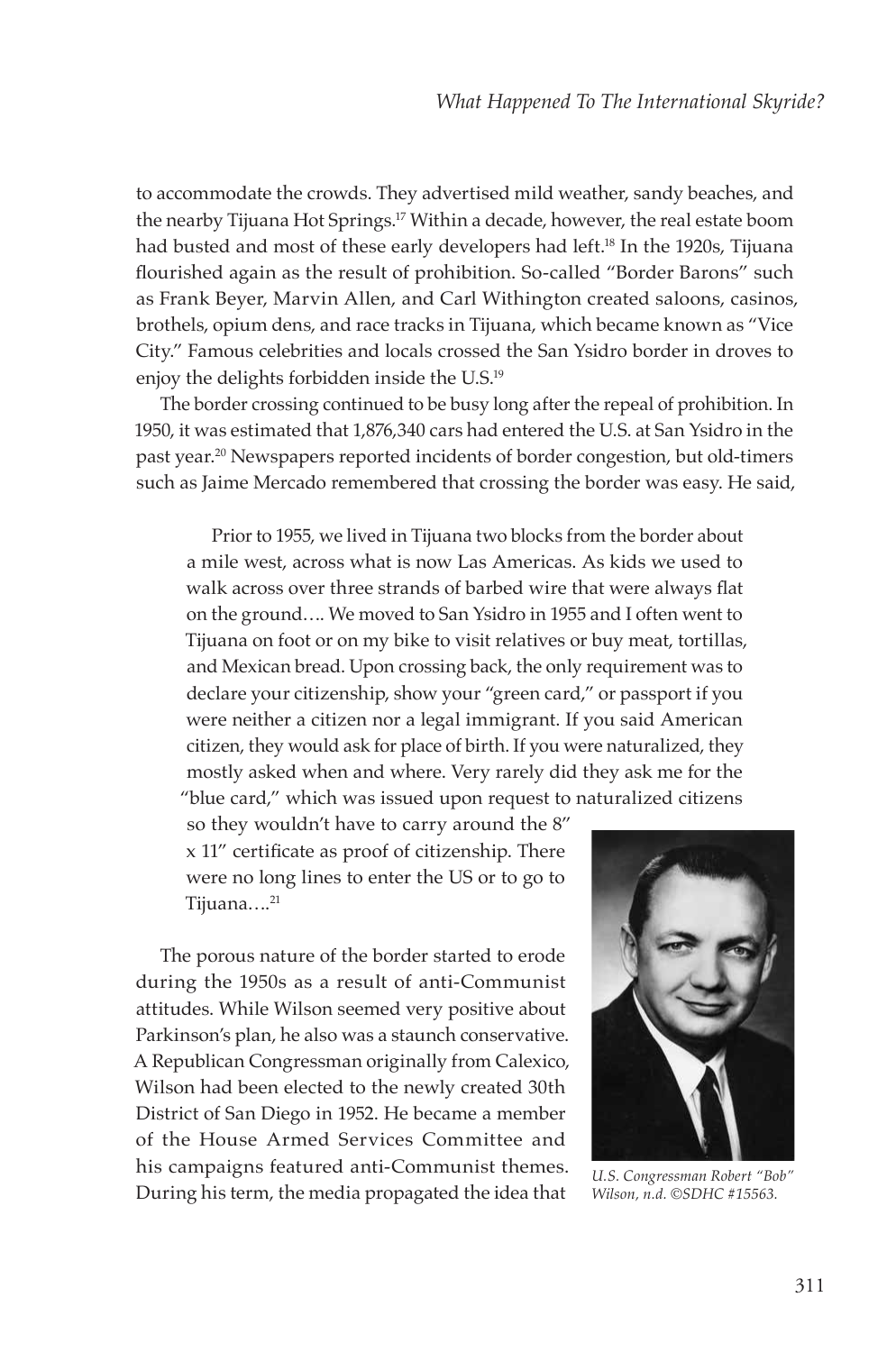

*Border crossing at Tijuana, May 31, 1954. ©SDHC UT #8248-340.*

Communist Red China was deliberately targeting American youth to get them addicted to narcotics. It was suggested that China was responsible for the illegal drug trade at the U.S.-Mexico border.<sup>22</sup>

By 1954 fears associated with illegal immigration led U.S. Attorney General Herbert Brownell to launch an aggressive deportation of illegal Mexican immigrants in what became known as Operation Wetback. Border security was further tightened when the government constructed a new 10-foot-high chain-link fence running 3.5 miles west of the San Ysidro Port of Entry in 1956.<sup>23</sup>

If hostile political conditions existed at the border, or if Wilson had any reservations about the skyride, Parkinson seemed unaware of them. In his letters, he wrote that the skyride would relieve congestion and serve to illustrate a good neighbor policy.24 He also said that it possibly could lead to the improvement of Tijuana because he planned to donate some of the profits to an orphanage or a tree planting project.<sup>25</sup>

#### **Getting Permissions**

Parkinson took a hands-on approach to his skyride, traveling to Washington, D.C. with his idea. He wrote follow-up letters to the politicians and administrators on May 25, 1959. They included: Ralph Kelly, Commissioner of Customs, U.S. Treasury Department; David B. Strubinger, Assistant Commissioner, Bureau of Customs, Treasury Department; Lt. Gen. J.M. Swing (Ret), Commissioner of Immigration and Naturalization, Department of Justice; E.A. Loughran, Associate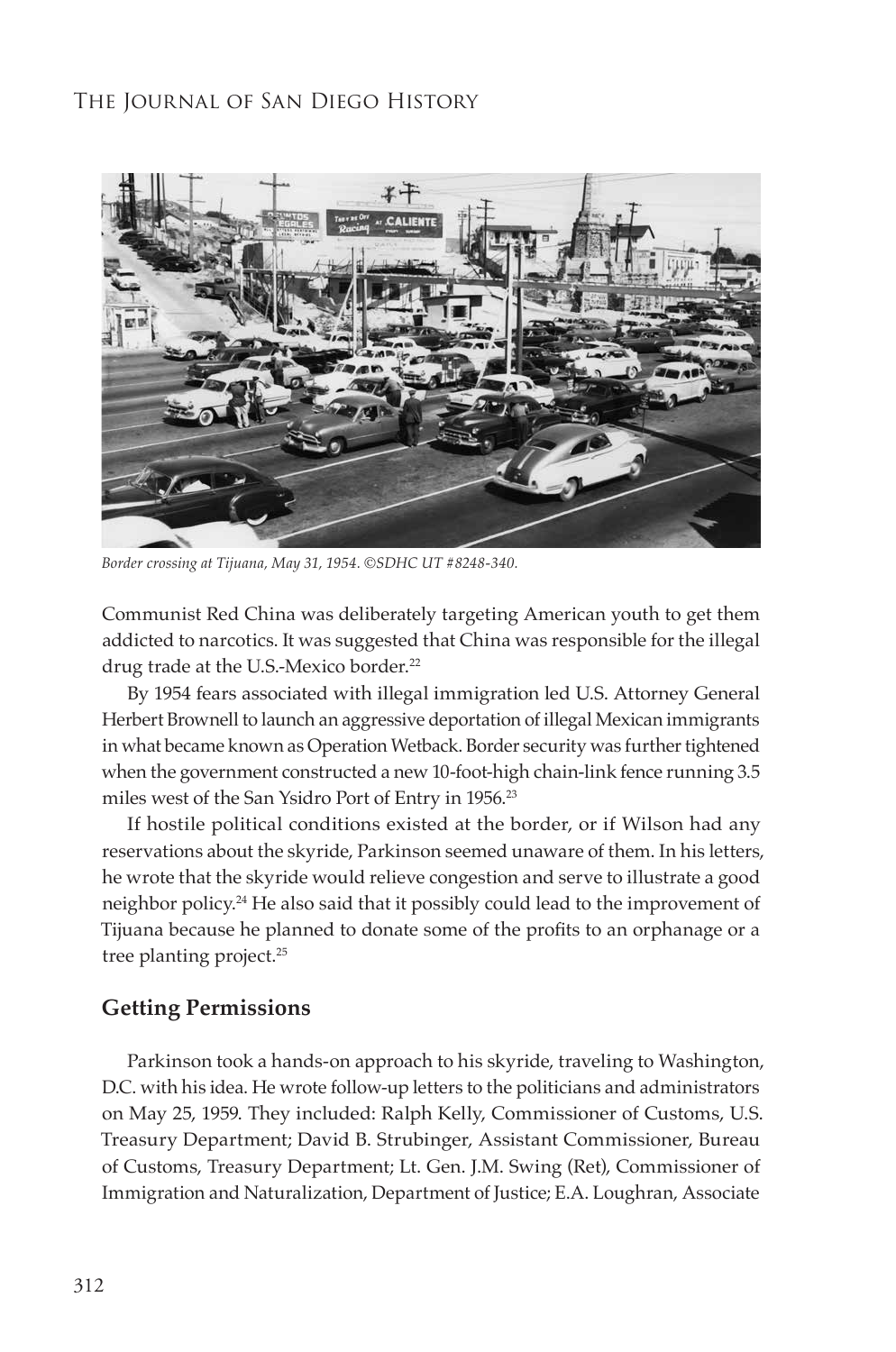Commissioner of Immigration and Naturalization, Department of Justice; Medical Director Andrew P. Sackett, Chief, Division of Foreign Quarantine, U.S. Public Health Service; and William A. Wieland, Director, Office of Caribbean and Mexican Affairs, Department of State.<sup>26</sup>

On June 9, 1959, Congressman Wilson sent the same letters to Kelly, Swing, Sackett, and Wieland, along with the following note:

Your office was recently visited by Mr. Allen Parkinson, President of the International Skyride Corporation, and subsequent to the visit Mr. Parkinson wrote to you.

May I respectfully request that I be kept advised of any action taken by your office with respect to this case.<sup>27</sup>

The letter suggests that Congressman Wilson considered himself a primary contact for Parkinson. Indeed, as time went on, warm relations seemed to have been established. Parkinson wrote two friendly postcards, one to Parma, Wilson's administrative assistant, from the Environs De Chamonix near Geneva and another to Wilson himself from St. Mortiz, Switzerland.28 Both postcards depicted tramcars in the snowy mountains.

Parkinson wanted to begin construction by January 1960, a mere seven months after starting the permissions process.<sup>29</sup> In June 1959 he contacted Bob Wilson saying that he had not heard from the State Department and asking if the Congressman could contact the appropriate people to determine what permits or treaties would be necessary. Wilson agreed.30

The State Department had never received such a request before and needed to do extensive research.31 They explained that an international agreement between Mexico and the U.S. would not be necessary. Instead, Parkinson would need a Presidential Permit from President Dwight D. Eisenhower because only he had the power to conduct relations with foreign countries. In order to fill out the application and receive the permit, he would first need to have approval from several departments, including: the Department of the Army, the Department of the Treasury (Bureau of Customs), the Department of Justice (Immigration and Naturalization Service), the Department of Health, Education, and Welfare (Public Health Service), the Department of Agriculture, possibly the Interstate Commerce Commission and the International Boundary and Water Commission. He would have to gain approval by the Government of Mexico and consult the appropriate state and local authorities of California.<sup>32</sup>

Undeterred, Parkinson sent an optimistic letter to Parma three days later saying that both the Bureau of Customs and the Bureau of Immigration intended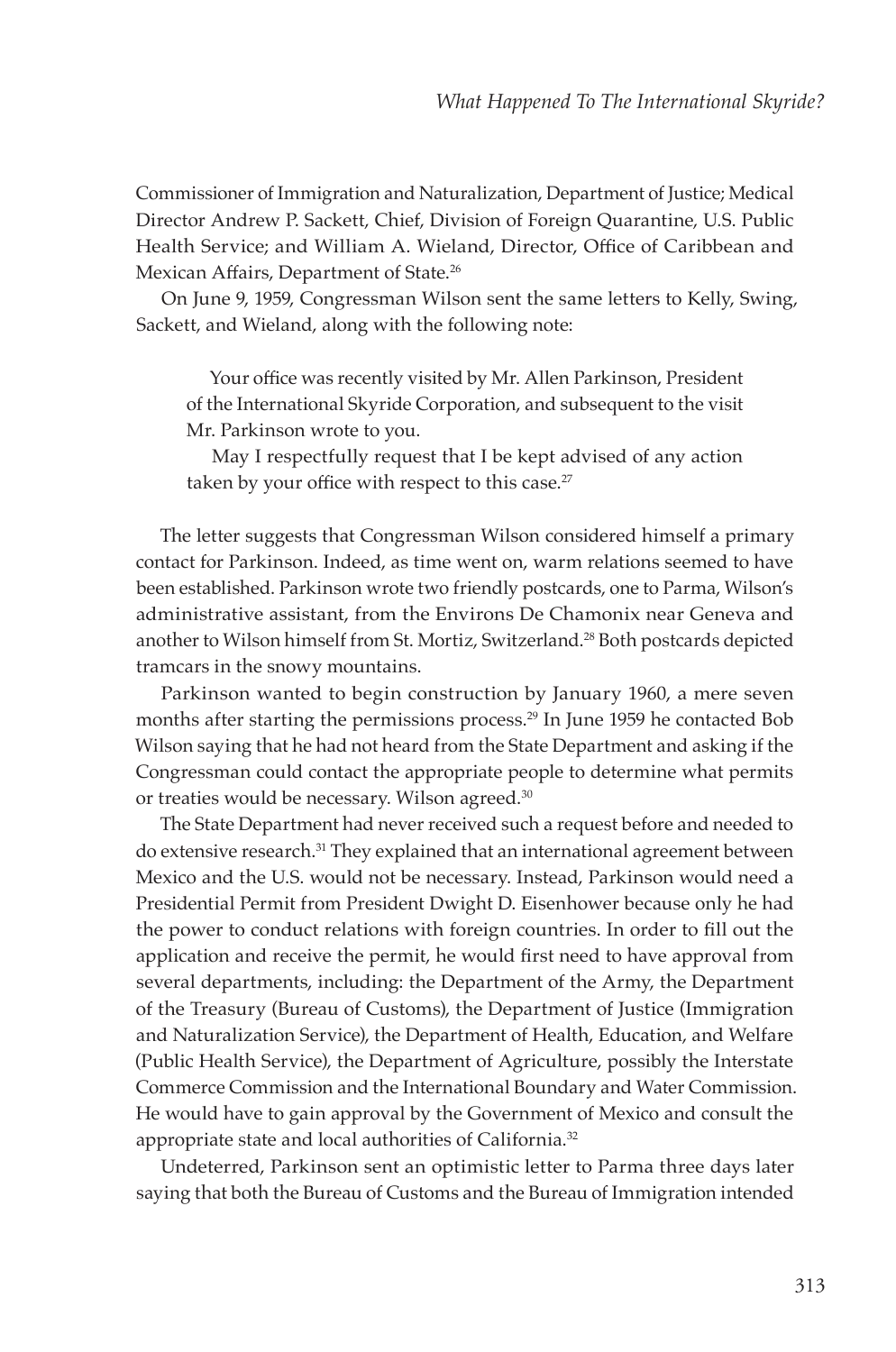to approve his skyride. In addition, the Mexican Government planned to publish a notice about the construction of the skyride in their official papers. Thirty days after publication, the franchises would be granted.33 Parkinson also wrote: "I am sending copies of this to Mr. William Wieland of the State Department so we can proceed with the Presidential Permit."34

## **Obstacles**

While a few government departments gave their approval right away—such as the Department of Defense and the Department of Health, Education and Welfare—others had questions and requirements.35 The International Boundary and Water Commission requested that detailed engineering plans be submitted in order to determine whether the skyride would materially affect flood flows in the Tia Juana River.<sup>36</sup> The Bureau of Customs within the Treasury Department explained that they hoped to be able to arrange with the Immigration and Naturalization Service for the assignment of the necessary number of officers at Parkinson's U.S. terminal. The Plant Quarantine Division of the



*This is an example of the letters sent by Parkinson with his company's letterhead. Parkinson was optimistic that construction for the ride would begin by Jan. 1960 and he was already making plans for the ceremony on opening day. Courtesy of Special Collections & University Archives, San Diego State University Library & Information Access.*

Department of Agriculture said that it was likely unable to supply inspectors during the current fiscal year, but the Bureau of Customs believed they could take care of the plant quarantine inspection for a temporary period.<sup>37</sup> The Bureau of Customs, meanwhile, told Parkinson that if the skyride operated on Sunday and holidays, it would be necessary for him to furnish a bond to the collector of customs at San Diego, guaranteeing payment of the extra compensation of customs officers for service on those days.38 Parkinson agreed to pay the money.

Problems continued to multiply. In September 1959, Parkinson discovered that the government had either a 10- or 20-foot easement on the 25 acres of leased property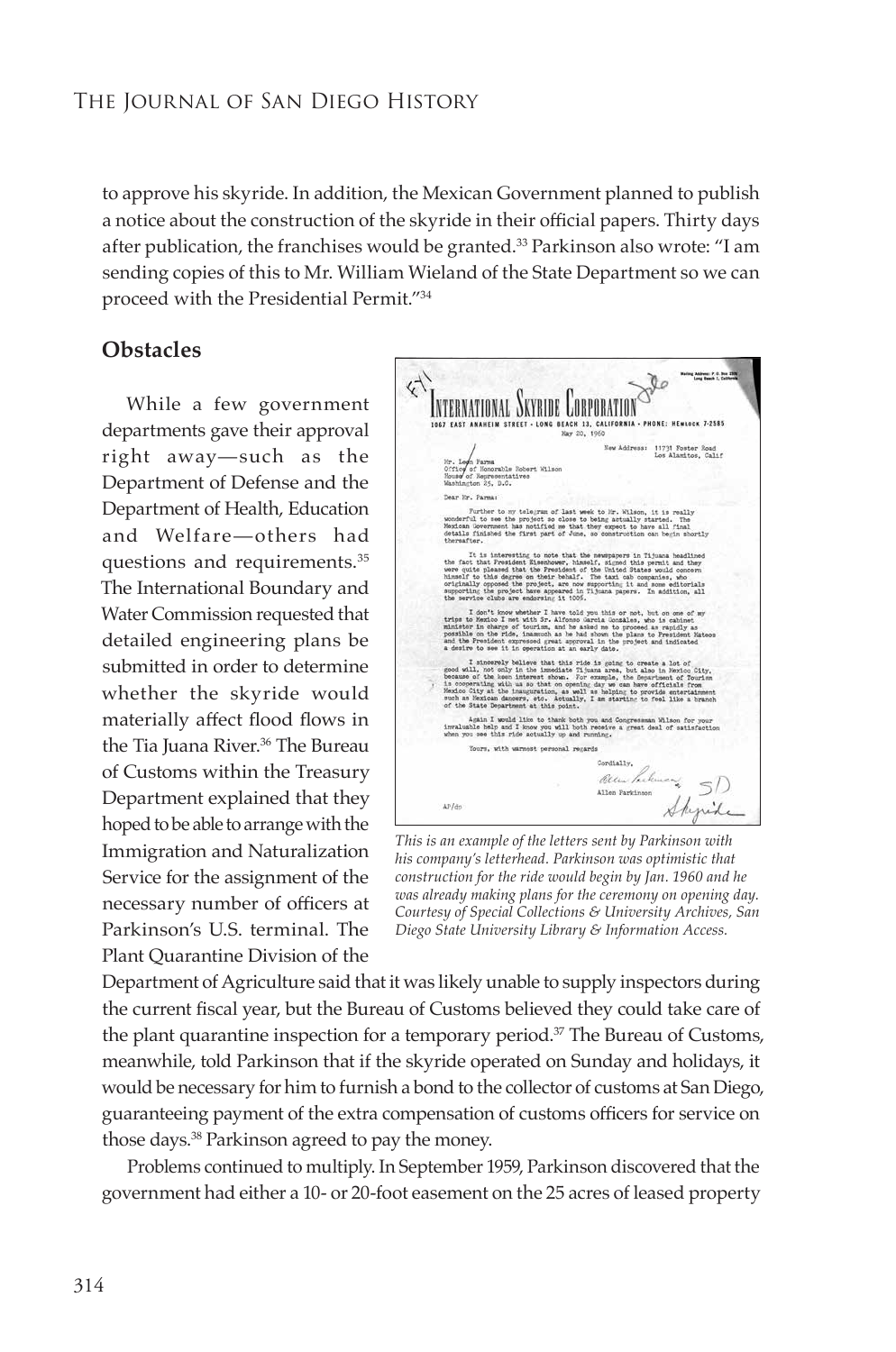that was needed in order to patrol the border. To remedy the situation, Parkinson planned to build a platform 13-feet high that would bridge the government easement. This would allow vehicular traffic to pass underneath the loading platform.39

The Mexican franchises ended up taking much longer than the anticipated thirty days.<sup>40</sup> In October 1959, Parkinson returned from Mexico City and lamented to Parma, "You are no doubt



*Jacob Dekema, District Engineer, shows off the artists' rendering of the new wing of the Division of Highways building to Frank G. Forward, President of Union Title, 1959. ©SDHC #S-6150.*

aware that matters of this kind take a little longer in Mexico than in the United States so, rather than wait on the franchises any longer, I am going to apply for the Presidential Permit at once as time is growing short."41

The Foreign Service Dispatch from the American Consul in Tijuana, meanwhile, lodged a concern about safety, to which Parkinson answered, "With reference to the paragraph where he was concerned about accidents, I would like to point out that the cars will be completely enclosed so that no objects can be thrown out or passengers fall out."42 To protect his International Skyride, Parkinson went ahead and hired an insurance company to provide his corporation with a \$1 million bodily injury liability and property damage policy.<sup>43</sup>

On August 5, 1959, Parkinson again met government officials in Washington, D.C. The meetings seem to have been fruitful because five days later, Parkinson wrote to Alan F. Neidle, the attorney adviser in the State Department, thanking him and saying that all the permits had arrived. Now, he was just waiting for the franchises from the Mexican Government.<sup>44</sup>

It appeared that the skyride would become a reality when, on May 5, 1960, Parkinson received a telegram from Wilson saying: "Good News. President Signed Permit Today. Best Wishes."45 Having obtained clearance from twenty-one federal agencies and an executive order from President Eisenhower, Parkinson left to Italy a month later to discuss construction plans with Pinna-Farina.<sup>46</sup>

Plans for the skyride hit a major snag, however, when it was discovered that the State of California had designs on the space needed by Parkinson. According to Jacob Dekema, 11th District Engineer of the Division of Highways, the state planned to acquire Parkinson's 25-acre parking lot for the relocation of the south end of U.S. Highway 101 at the border.<sup>47</sup>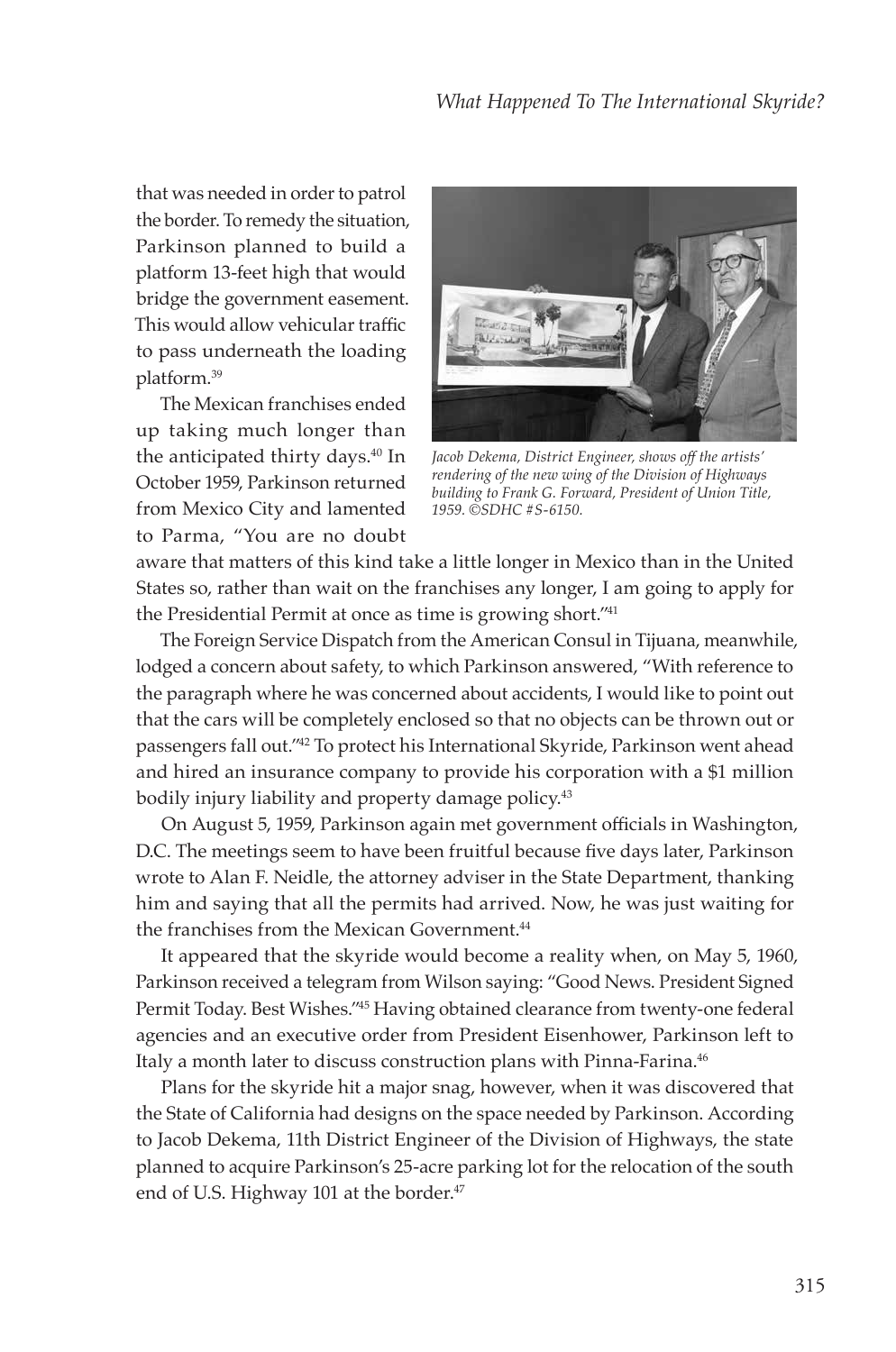A month later, on October 26, 1960, Parkinson wrote Wilson and Parma to tell them the result. He expressed shock at the news:

I would like to emphasize that we had already checked this out some months ago and the Highway Department said they had no intention of using the property and to proceed with our plans. I only mention this so you will know we did check thoroughly; however, evidently something happened to change their plans. Therefore, of necessity, we are forced to abandon the project.<sup>48</sup>

#### **The California Division of Highways**

Parkinson had focused his attention on federal regulatory permissions, failing to see historic legislation taking place in the State of California. In 1959, a massive twenty-year project to improve the state's roads was signed by Governor Edmund Gerald "Pat" Brown. This would create 12,000 miles of freeways at a cost of \$10.5 billion.<sup>49</sup> On July 22, 1959, Section 104.6 of the Streets and Highways Code was amended to read: "The authority conferred by this code to acquire real property for state highway purposes includes authority to acquire for future needs."50

These pieces of legislation, completed and signed during the exact time that Parkinson was getting his permissions, signaled the end of the skyride project. Dekema lawfully claimed Parkinson's leased parking lot without negotiation. By 1969-70, Dekema had received funding for the widening of what became Interstate 5 at the international border in San Ysidro.

Dekema would spend a quarter of a century overseeing the momentous construction of the San Diego County freeway system. A graduate of USC with a degree in civil engineering, Dekema strongly believed that the greatness of the Roman Empire was based on its 53,000 miles of highway connecting all the borders



*Carlevaro & Savio's telecar design in Tijuana, called the "Funicolar Aereo." Courtesy of Special Collections & University Archives, San Diego State University Library & Information Access.*

of the far-flung empire.<sup>51</sup> He also believed that progress lay in developing freeways, even at the cost of historic and/or community preservation.52 In 1957, San Diego County had a mere 24 miles of freeway, all of which were noninterstate. By 1972 the county was scheduled to have 179 miles of interstate freeways and 64 miles of other freeways.<sup>53</sup>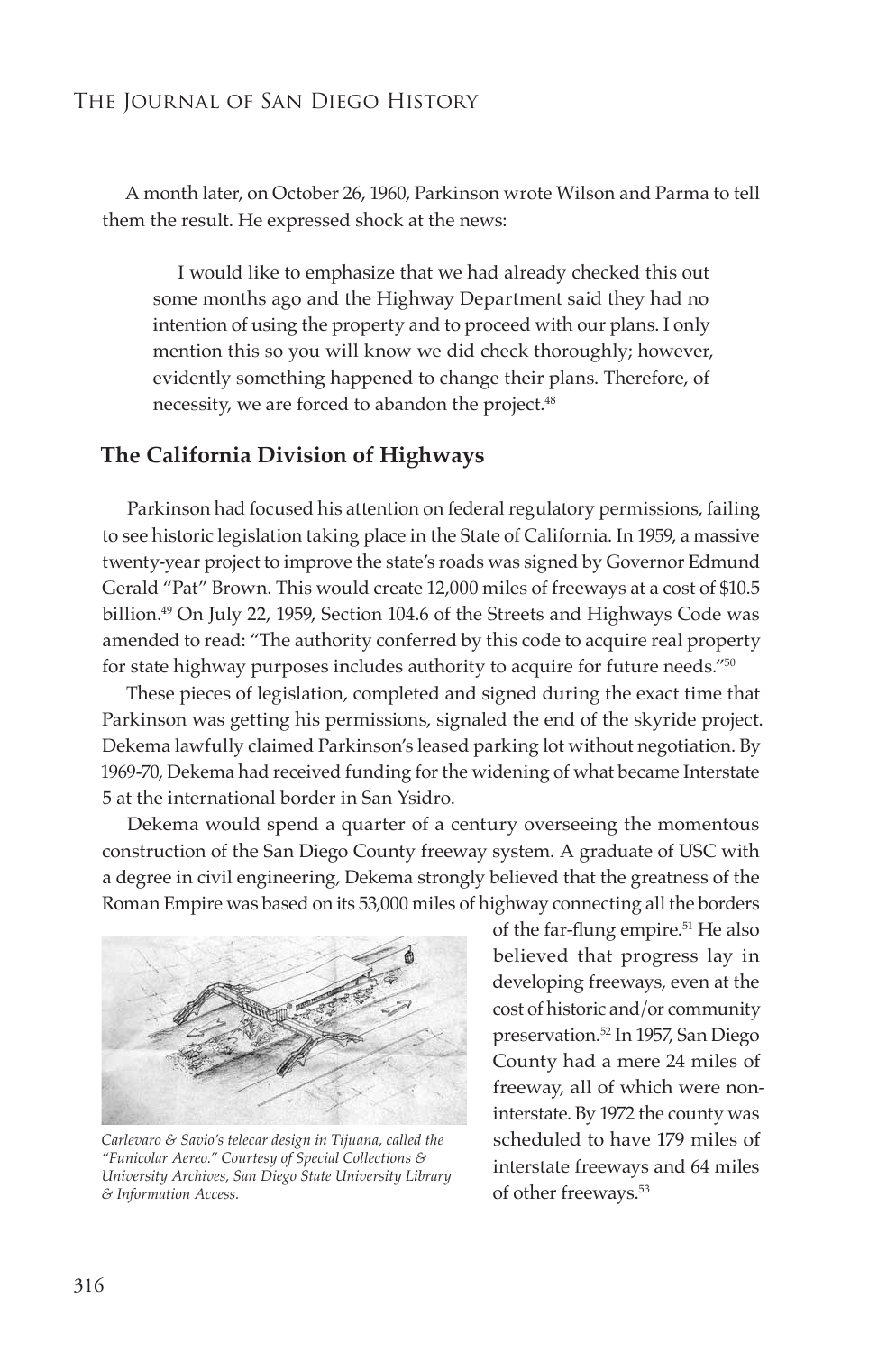

*San Ysidro-U.S. border crossing, April 4, 1966. ©SDHC #92:18835-1933.*

At the end of 1960, Parkinson received a letter from Parma, expressing the congressman's regret about the abandonment of the International Skyride project, "Bob specifically asked that I contact you and ask if there is anything possible that we might do to get this back on the track again. We would very much appreciate your appropriate advice."54

Parkinson did not give up right away. He wrote the State Department and asked if the federal government would consider taking over the project. He reasoned that if the federal government bought the property, the California Division of Highways would have to stop constructing the freeway.55 To that end, he offered to turn over all his stock in the corporation, architectural plans and his option to lease the property, insisting that his project had not been intended solely to make money. His \$50,000 investment would be lost.56 Melville Osborne, the new Officer in Charge of Mexican Affairs at the State Department, thanked him, but respectfully declined the offer.<sup>57</sup>

# **Parkinson's Life After Skyride**

After the failure of the skyride, Parkinson plunged his fortune into a new project, Movieland Wax Museum. Located in Buena Park, California, and inspired by Madame Tussaud's Wax Museum in London, Movieland opened in May 1962 to much fanfare with searchlights and film stars in stretch limousines. During its peak years, the museum drew in as many as 1.2 million visitors annually.58 Soon thereafter, Parkinson also built a Japanese Village and Deer Park as well as a Palace of Living Art.<sup>59</sup> In 1970 he sold them all to Six Flags for \$10 million.<sup>60</sup>

In 1988, Parkinson planned to open a new wax attraction, The War & Peace Wax Museum, that would include a miniature Nazi concentration camp, complete with moan-filled sound tracks. He intended to add scenes from the Mexican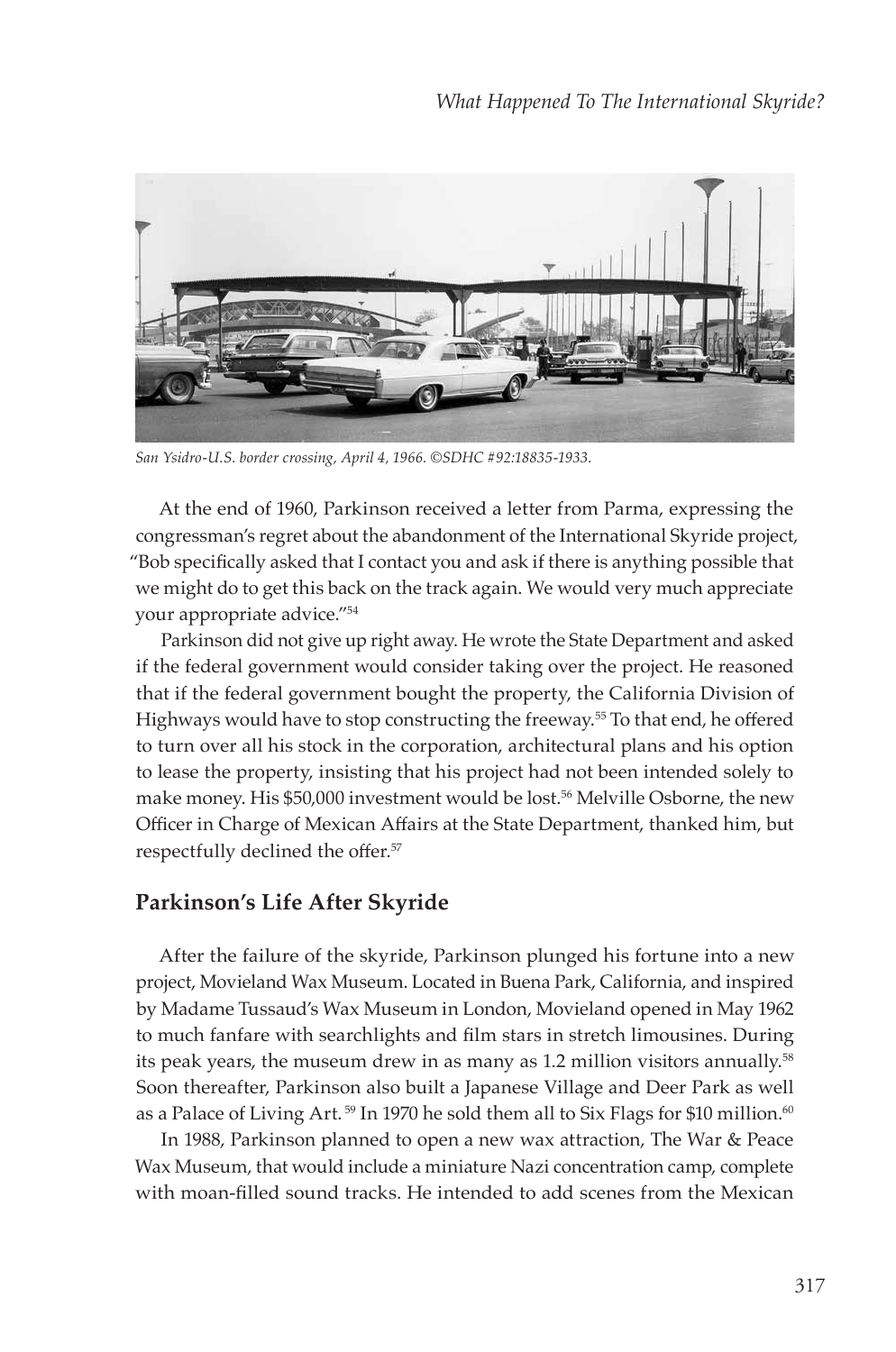Revolution and the life of Christ.<sup>61</sup> Parkinson scrapped his plan after local Jewish leaders protested, saying that his intention had been to provide awareness to the American community, not offend anyone.<sup>62</sup>

Two years later, he tried to erect The Life of Christ Historical Wax Museum in an industrial building near Disneyland. This museum would be replete with 350 wax figures and special effects such as water changing into wine and Jesus walking on water. A separate gallery would feature Latino history. Parkinson, however, failed to raise the necessary \$6 million.<sup>63</sup>

Towards the end of his life, he bought a 40,000-acre ranch in Scottsdale, Arizona where he raised horses and bred cattle. After about eight years, he lost everything during the stock market downturn and declared bankruptcy.<sup>64</sup> Parkinson died in 2002 at the age of 83. His obituary said that he was living in Warwick, Rhode Island, at the time.<sup>65</sup>

Parkinson's dream of an International Skyway failed to account for the increased popularity of automobiles. It took many years for residents of San Ysidro to understand what freeways, including the I-805, would do to their border community.66 Hundreds of residents and businesses were displaced and the community fragmented. Instead of a Disneyland-like skyride, the San Ysidro Port of Entry became the busiest border crossing in the world, with approximately 50 million vehicles passing through every year by the 1980s.

#### **NOTES**

- 1. Thanks goes to longtime San Ysidro resident Michael Freedman for showing me the newspaper article about the International Skyride that led to this article. Steven Schoenherr, Professor Emeritus, USD, then brought to my attention the International Skyride Box in the SDSU Special Collections Archives. Robert Ray, head of the SDSU Special Collections Archives, provided permission and help for me to research the archives.
- 2. H.W. Magee, "The Bridges of the Future," *Popular Mechanics* 59, no. 5 (May 1933), 667.
- 3. Bruce Gordon and David Mumford, *Disneyland: The Nickel Tour* (Santa Clara, CA: Camphor Tree Publishers, 2000), 98.
- 4. Allen Parkinson to Ralph Kelly, Commissioner of Customs, Treasury Department, May 25, 1959, Box 57a, Robert Carlton (Bob) Wilson Papers, 1953-1980, Special Collections & University Archives, San Diego State University (hereafter cited as BWP).
- 5. Dennis McLellan, "Allen Parkinson, 83; Sleep-Eze Mogul Built Movieland Wax Museum," *The Los Angeles Times,* September 22, 2002, B18.
- 6. "Allen Parkinson, 83, Developer of Sleep-Eze and Wax Movieland," *The New York Times,* October 2, 2002, A25.
- 7. Parkinson to Alan F. Neidle, August 10, 1959, BWP.
- 8. Parkinson to Kelly, May 25, 1959, BWP.
- 9. Parkinson to Leon W. Parma, December 13, 1959, BWP.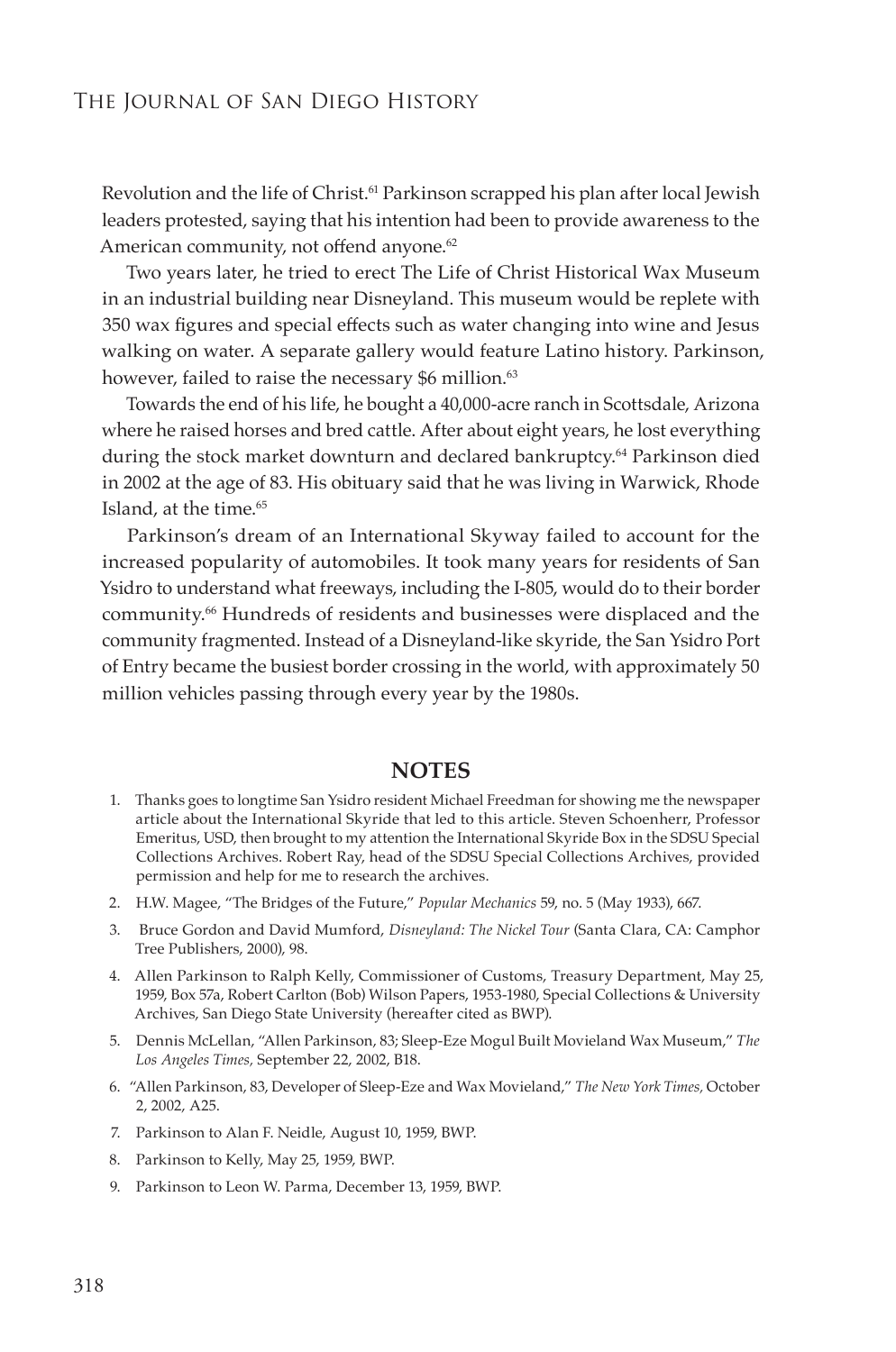- 10. Jack Lesage and Pierre Ratinaud, *La saga des remontées mécaniques* (Grenoble: Publialp, 1993), 32.
- 11. Parkinson to William A. Wieland, May 25, 1959, BWP.
- 12. Parkinson to Kelly, May 25, 1959, BWP.
- 13. Parkinson to Wilber M. Brucker, 28 July 1959, BWP.
- 14. At the beginning of Parkinson's correspondence, he incorrectly wrote Leon *Pamar*, but later changed the name to the correct Leon *Parma*.
- 15. Parkinson to Parma, May 25, 1959, BWP.
- 16. Charles W. Hughes, "Border Field and Its Environs in the 20th Century," *Report for the California Department of Parks and Recreation, San Diego Coast District*, January 2009, 24-5. In 1929, the boundary monument at the Pacific Ocean became inaccessible to the public after the US Navy began leasing land at the furthest edge of the U.S.-Mexico line. Charles Hughes, "Monument Road & Horse Trail In Border Field State Park History," *Report for the California Department of Parks and Recreation, San Diego Coast District*, January 2009, 8.
- 17. Charles W. Hughes, "An Historical Overview: Border Field and Its Environs 1769-1890," *Report for the California Department of Parks and Recreation, San Diego Coast District*, January 2009, 31.
- 18. Hughes, "An Historical Overview," 42-3.
- 19. Lawrence D. Taylor, "The Wild Frontier Moves South: U.S. Entrepreneurs and the Growth of Tijuana's Vice Industry, 1908-1935," *The Journal of San Diego History* 48, no. 3, (Summer 2002), 204-223.
- 20. J.C. Safley, "Traffic Congestion Will Be Relieved," *San Diego Union,* March 19, 1951, 3.
- 21. Jaime Mercado, interviewed by author, October 26, 2014. Edited for style and clarification by author.
- 22. "Heavy Flow Of Marijuana To U.S. Cited," *The San Diego Union,* October 5, 1954, 1.
- 23. "Border Fence Holes Plugged To Bar Rabies," *The San Diego Union,* July 30, 1963, 14.
- 24. Parkinson to Wieland, May 25, 1959, BWP.
- 25. Parkinson to Wilson, October 26, 1960, BWP.
- 26. Parkinson to Kelly, May 25, 1959; Parkinson to David B. Strubinger, May 25, 1959; Parkinson to Lt. Gen. J.M. Swing, May 25, 1959; Parkinson to E.A. Loughran, May 25, 1959; Parkinson to Andrew P. Sackett, May 25, 1959; Parkinson to Wieland, May 25, 1959, BWP.
- 27. Wilson to Kelly, June 9, 1959; Wilson to Swing, June 9, 1959; Wilson to Sackett, June 9, 1959; Wilson to Wieland, June 9, 1959, BWP.
- 28. Parkinson to Parma, undated postcard from Environs de Chamonix; Parkinson to Wilson, undated postcard from St. Moritz, BWP.
- 29. Parkinson to Swing, August 18, 1959, BWP.
- 30. Parkinson to Wilson, June 22, 1959; Wilson to Parkinson, July 1, 1959, BWP.
- 31. Wilson to Parkinson, July 1, 1959, BWP.
- 32. Wieland to Parkinson, date unknown, copy received by Wilson's office July 24, 1959, BWP.
- 33. Parkinson to Parma, July 29, 1959, BWP.
- 34. Ibid.
- 35. Bryant to Wilson, date unknown, received by Wilson on September 22, 1959; Sackett to Parkinson, June 2, 1959, BWP.
- 36. Parkinson to Hewitt, June 5, 1959, BWP.
- 37. Strubinger to Parkinson, date unknown, received by Wilson on July 22, 1959, BWP.
- 38. Ibid.